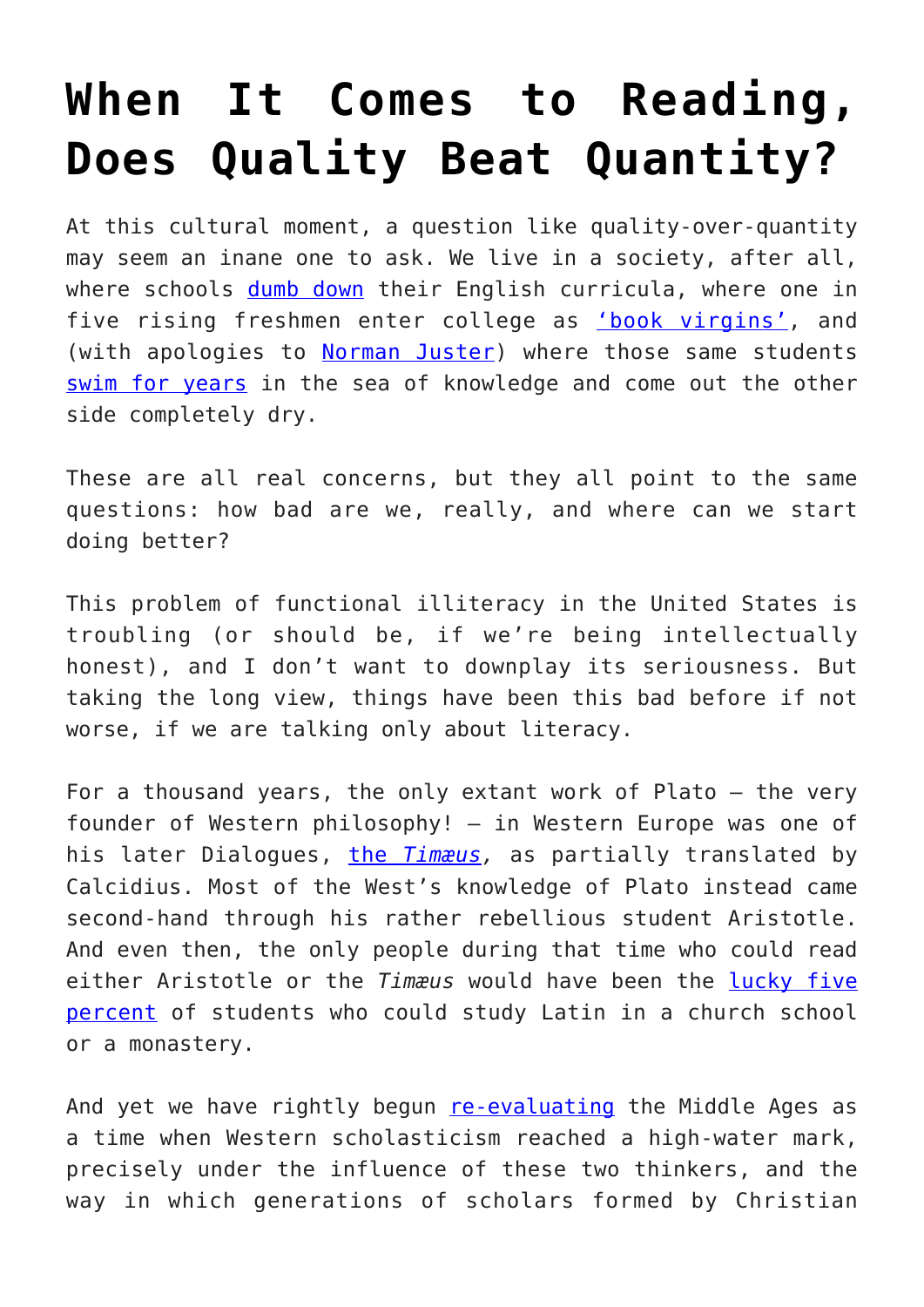doctrine interacted with them. We've begun realising that in spite of the violence and mass illiteracy of the Middle Ages, far from being a dark age, [the scholars](http://history-world.org/midintellectual.htm) of mediæval Italy, Germany, France and Britain were 'exuberantly' laying the very intellectual foundations on which all of modern science, technology, art and literature would be built.

To give another example: the historian George Fedotov, commenting on [mediæval Russia](http://www.hup.harvard.edu/catalog.php?isbn=9780674333604), noted that the first Christianised Russians (and Ukrainians, Ruthenians and Belarusians) of the tenth to thirteenth centuries *didn't have* that many sources to draw on. There was no 'great canon', and even a complete Bible would not be available to most Russians until after 1500. Few people read written Slavonic, and even fewer read Greek. The bulk of the writings translated from Greek into Slavonic were of religious import, and only *five authors* had even one of their works completely translated. These were: Gregory of Nazianzus, Cyril of Jerusalem, John of Damascus, John Chrysostom and Ephraim the Syrian. Other writings in the vernacular were present, too, of course. But they were either incomplete, anonymously attributed or fragmentary, with only short anecdotes or quotes remaining from the original work.

And yet, in spite of this paucity of theological writing and absence of a scholarly tradition, Russia of the Kievan period *exploded* with vital creativity, in the same way England did under Alfred the Great. The great market towns did thriving trade with their neighbours, bridging West and East and linking Scandinavia to the Silk Road. Figures like Vladimir the Great and Yaroslav the Wise propagated ambitious legal and social reforms. Churches and monasteries blossomed like wildflowers. Some of the most-venerated Russian saints came from this period.

Quality mattered more than quantity for them. But what does this mean for us?